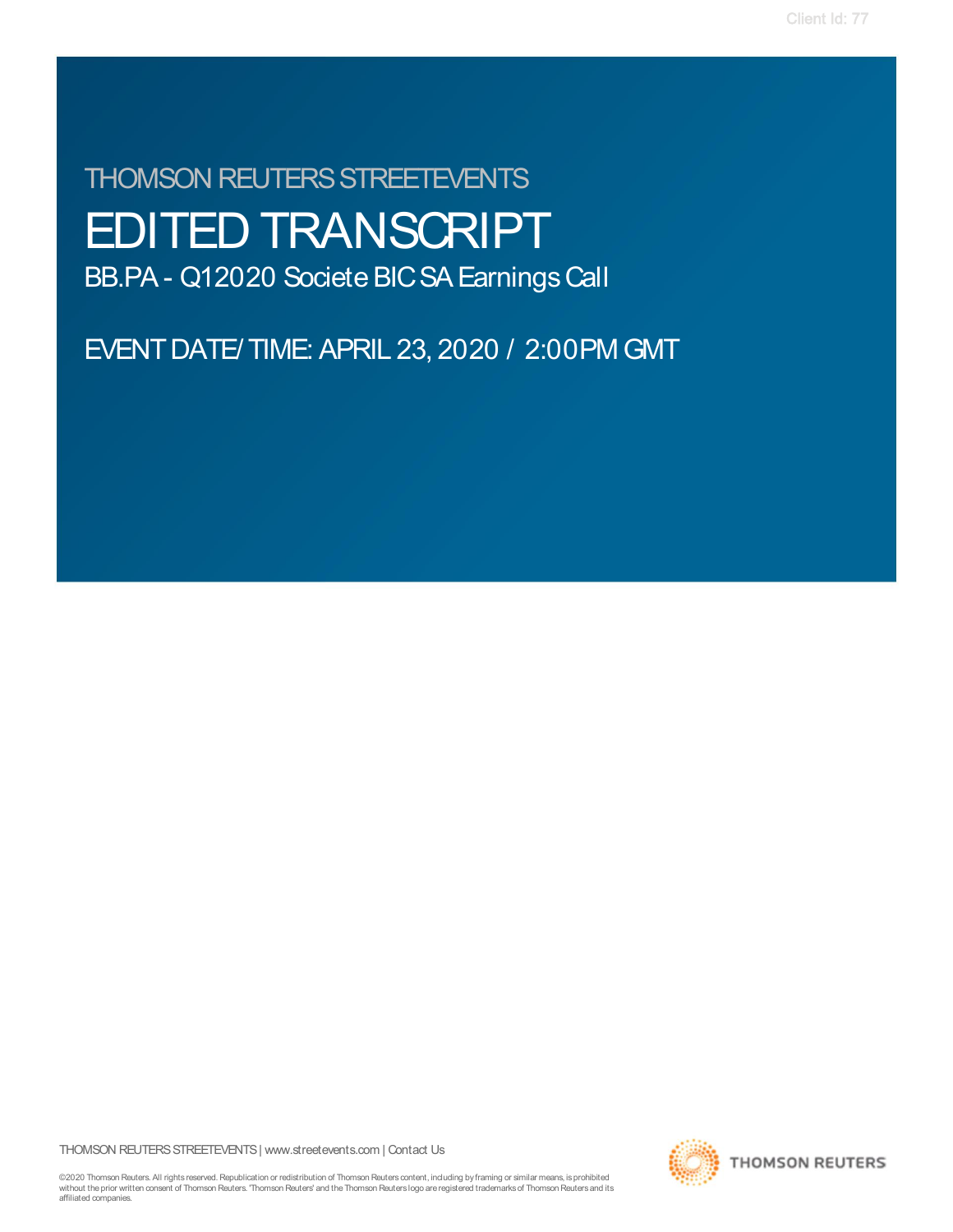### CORPORATE PARTI CIPANTS

Gonzalve Bich Société BIC SA - CEO & Director James DiPietro Société BIC SA - CFO & Executive VP Sophie Palliez-Capian

### CONFERENCE CALL PARTI CIPANTS

Charles-Louis Scotti Kepler Cheuvreux, Research Division - Research Analyst Christophe Chaput ODDO BHF Corporate & Markets, Research Division - Analyst Marie-Line Fort Societe Generale Cross Asset Research - Equity Analyst Nicolas Langlet Exane BNP Paribas, Research Division - Research Analyst Steve Levy MainFirst Bank AG, Research Division - Analyst

### PRESENTATI ON

#### **Operator**

Hello, and welcome to the BIC First Quarter 2020 Results Presentation. My name is Monique, and I'll be your coordinator for today's event. Please note, this call is being recorded. (Operator Instructions)

I will now hand you over to your host, Sophie Palliez, to begin today's conference. Thank you.

#### Sophie Palliez-Capian

Well, thank you. Good afternoon, and good morning, everyone, and welcome to our first quarter 2020 earnings call. As usual, our agenda today will be the following: Gonzalve Bich will give you an overview of our operational performance; then, Jm DiPietro will take you through our consolidated financial results in more detail; before Gonzalve concludes and opens to the Q&A session.

Gonzalve, I leave you the floor.

#### Gonzalve Bich - Société BIC SA - CEO & Director

Thank you, Sophie, and good day, everyone. Before we move to our results, I want to acknowledge the impact of the current pandemic from a human perspective. From society at large, to our stakeholders, friends, families and communities, the health and safety of all those around us remain our utmost concern and priority. Our heartfelt thoughtsgo out to all those impacted directly aswell as those on the front line caring for those who are sick. I would also like to express my sincere gratitude to all our BIC team members. I'm especially proud of their courage and commitment, which has allowed the company to maintain our function.

At the end of last week, we released a statement outlining all the actions currently being taken around the world in support of all against the COVID-19 pandemic. It is important for me that all our stakeholders know about our engagement and actions in support of all. I'm proud of our team members and their contribution to their local communities, and I'm thrilled by their ability to come up with ingenious solutions to help those fighting against the virus, including molded plastic face shields produced in several of our factories around the world.

I will now begin with a summary of our first quarter core business performance. The first quarter of 2020 was challenging on many fronts, ultimately resulting in a decline of organic net sales of 13.8%. Part of this soft performance was due to the rapid spread of the pandemic, which I'll come back on later.However,the underlying trendsof our 3 core categoriesremained challenging from aconsumption aswell asacompetitive perspective.

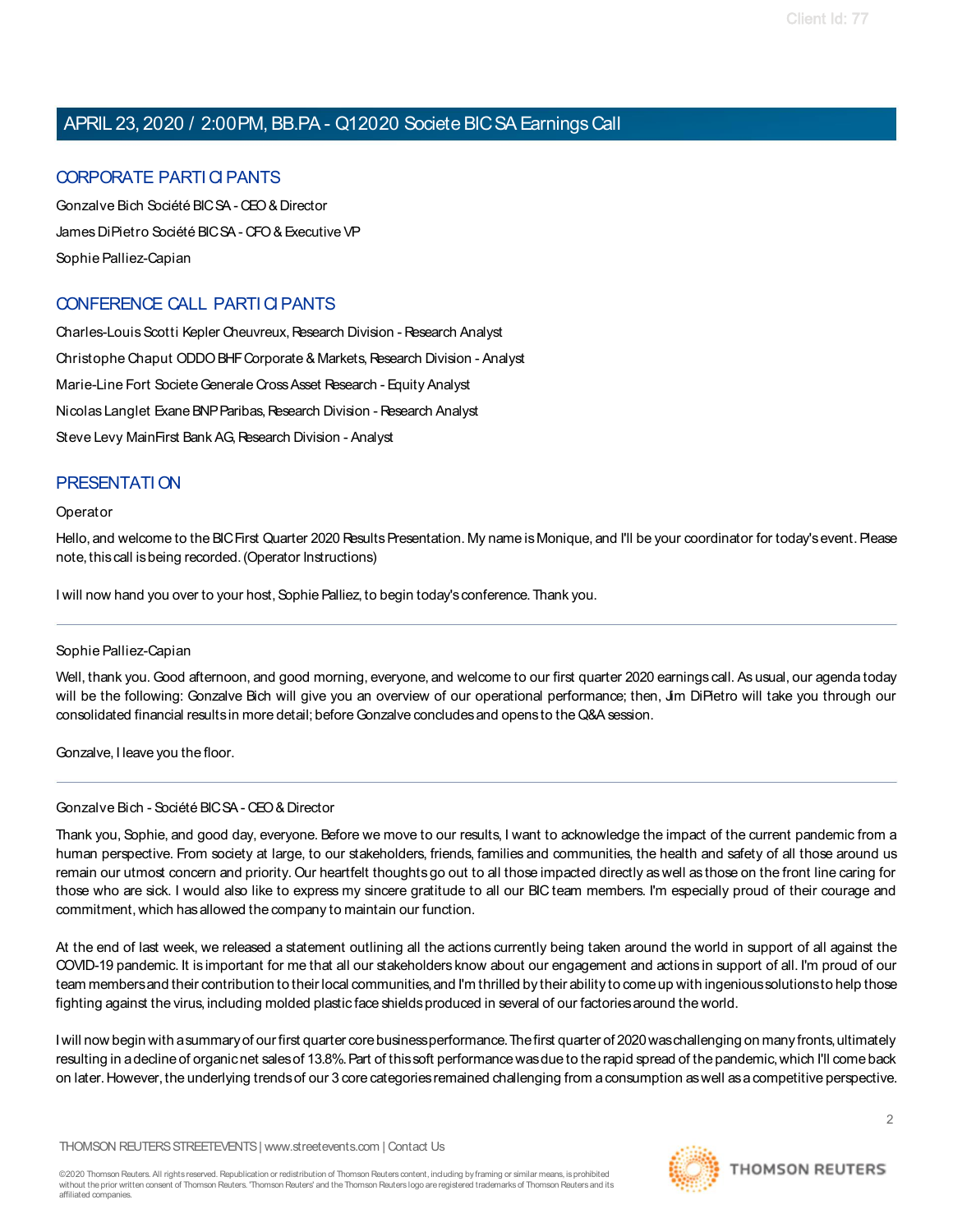In this volatile trading environment, we continued to outperform our markets, maintaining or gaining share in almost all of our geographies. This was driven by solid execution from our teams, additional distribution and new product launches. In the U.S., BIC was the only brand to grow in the female one-piece shavers segment, propelled by the success of the new BIC Soleil Sensitive Advanced product. Despite numerous market headwinds, our business in Europe showed resilience, driven by continued growth in Eastern Europe and a solid performance in Germany. In Shavers, we outperformed the European market for the eighth consecutive quarter, driven by both male and female products.

In Stationery, we saw continued sequential share growth over the last 4 quarters. Group e-commerce net sales increased by 12%, with a strong growth in Lighters and Shavers categories. We grew in all channels with plus 40% growth coming from pure players; plus 100% in marketplaces, our fastest growing channel; and over 50% for shopbic.com and bic.com, our direct-to-consumer websites in the U.S. and France.

The U.S. Pocket Lighter business continued to be a major headwind and weighed heavily on the group's performance, impacting Q1 net sales growth by approximately 4 points. The market declined by 6.7% in volume and 6.5% in value at the end of March. Over the last 2 months, although the overall pocket lighter market showed signs of a potential future rebound, the convenience store channels were strongly affected by a significant drop in consumer in-store traffic, notably in gas stations, asconsumers stayed home aspart of the efforts to combat the spread of COVID-19. On apositive note, with many families in the U.S. confined, home grilling has increased, and the utility lighter market grew by 10.6% in value year-to-date and by 29.2% during the month of March alone, and I'm proud to see that we continue to outperform this market, gaining 5 points in value share.

Now if we take a closer look at the COVID-19 pandemic impact on our business. Over the past weeks, the virus has spread rapidly, profoundly impacting our personal and professional lives. From a business standpoint, all our regions and categories have been affected. Most of the countries we operate in were progressively impacted by school closures and the closing of nonessential businesses and the introduction of lockdown measures, starting with Italy in the end of February. While the trading environment and consumer patterns are changing daily, we see people are shopping less, focusing their purchases on food and hygiene products. Moreover, most traditional and convenience stores are closed or suffering from a significant in-store traffic decline, notably in developing countries. Overall, we estimate the impact of the COVID-19 on our group first quarter net sales growth to be between minus 2 and minus 3 points. From a global supply chain perspective, several of our factories and warehouses are closed to comply with local government regulationsand guidelines. However, to date, approximately 90%of our total manufacturing capacities are operational, and all the necessary measures are being taken to secure the health and safety of our team members. Good news, one of our Indian factories in Haridwar in the North reopened this morning.

The duration and magnitude of thiscrisisremainsunknown. In the current environment, our priority isto minimize the short-and long-term impacts.To succeed, we have begun implementing several actions. Working capital is strictly monitored,and wehavereduced thelevel of planned CapExinvestmentstoaroundEUR80millionforthisyear.Wearealsoadapting our organization and the way we work. When and where possible, our teams are working remotely, a transition I'm amazed has happened so swiftly with the determination andengagement of all ourteams, especially our IT support team. Finally, proactive operational expense management and cost-saving measures are being implemented throughout the company.

Aswe are faced with uncharted challenges, our solid financial situation and position net cash position -- positive net cash position, combined with the focused execution of our BIC2022 Invent The Future transformation plan will be key assetsto seize businessopportunitiesand to emerge from this crisis stronger.

As I said in the past, I'm convinced that our categories have solid potential. In the current environment, access to affordable and reliable daily product -- essential daily products, like writing instruments, lighters and shavers, is key to consumers, notably the most vulnerable. It is our responsibility to continue to accompany them every day, everywhere.

Now a few high-level commentson our first quarter financial performance, which Jim will provide more detail on in a few minutes. Q1 2020 net sales were down 13.8% on a comparative basis at EUR357 million. Normalized IFO margin was 7.1%, down 6 points versus prior year, while normalized EPS group share was EUR 0.60, down 32.6%. Our net cash position remains strong at EUR 143.2 million.

Let'snow take acloser look at our operational performance in our 3 categoriesduring the first quarter, beginning with Stationery.While markets declined in both the U.S. and Europe, we were able to increase share, gaining 0.1 points in the U.S. and 0.5 points in Europe. In the U.S., our

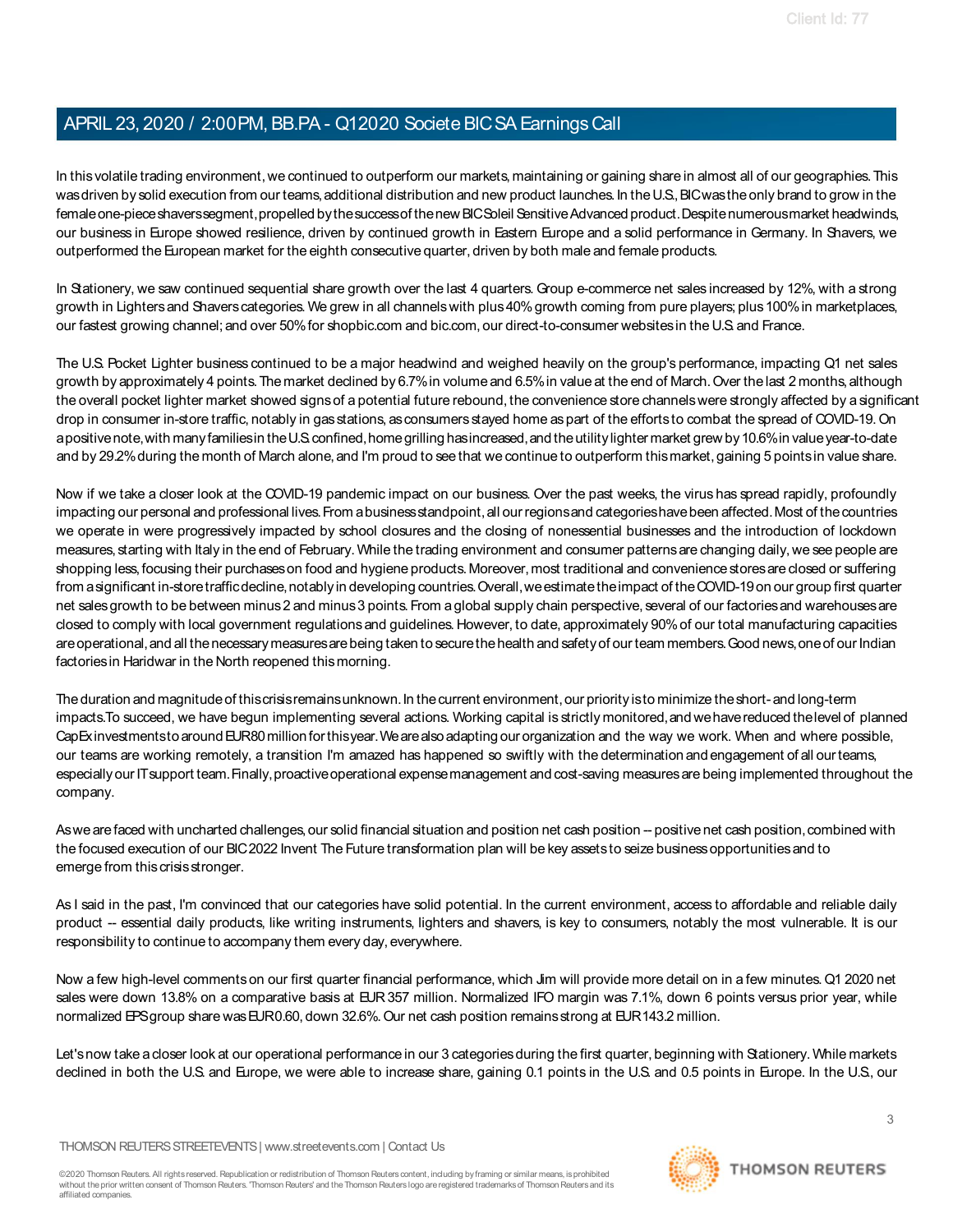outperformance was not only driven by added value segments, such as gel and permanent marker, but also by core segments in Ball Pen and mechanical pencil. I'm glad to say we pursued market growth in e-commerce as well, gaining 0.5 points in value share year-to-date. Our new products like BodyMark Ultra Fine, the latest version of our temporary tattoo marker, saw a successful start to the year. However, our category sell-in performance was weak, and it's fair to say that, among BIC's categories, stationery was the most affected by the COVID-19 outbreak. For instance, a rapid deterioration was seen in the U.S. stationary market, which declined 4% in value year-to-date and 18.5% in just the last 5 weeks. In Europe, while the environment was challenging, we were able to perform well in both Europe -- Eastern Europe and Western Europe, notably in Germany in the modern massmarket channel. Our added-value products like Gelocity Full Grip and the 4 Color Velvet were a success. In Latin America, while Brazil saw a solid start to the year, thanks to back-to-school replenishment orders, our weak performance in Ecuador and Mexico unfortunately offset this.And needlessto say that theCOVID-19 outbreak negatively impacted our performance in thelast few weeksaswell asin the Middle East and Africa and India regions, with gradual border closures and various country lock down.

Now turning to Lighters. Our overall sell-in performance was very weak. In Europe, while Eastern Europe performed well with new listings and good promotional activity, our sell-in was highly impacted by poor performance in France, Italy and the U.K. in a challenging market environment. In North America, as I mentioned before, we continued to see a declining U.S. pocket lighter market, inevitably impacting our performance. With COVID-19 in the last 4 weeks, the pocket lighter market trend improved in the modern mass market channel but worsened in the convenience store channel. In just the last 4 weeks, convenience declined sharply, down 8%in value, asconsumersgradually stopped their purchasesin small stores such as gas station. As you can see on this slide, however, the U.S. utility market continued to grow and even more so in the last 4 weeks, as consumers avoided restaurants and enjoy home grilling. Fixed products are essential here, and we continue to see robust growth in this segment with additional distribution. In Latin America, the quarter was marked by a soft performance in Mexico, with net sales impacted not only by a high level of distributors' inventories at the start of the year, but also a decrease in March of replenishment orders from retailers as they prioritize basic goods and food.

Let me give you a summary of our Shaver business before I hand it over to Jim. First and foremost, I'm proud to say that despite current market headwinds, we've gained market share across all our main geographies in Europe, the U.S. and Latin America. This was driven by good execution from our teamswith continued distribution gainsand the successof our added-value products in the 3 to 5 Blade segment. In Europe, we performed well in both Western and Eastern Europe and gained share in countries like the U.K., Poland and Russia. Both of our female products with the Soleil range and the male with the Flex and Flex Hybrid ranges drove this performance. In North America, while we continue to face a decline in one-piece shaver market, we had a great start to the year, outperforming our market and gaining 1.1 points in value share. As in previous quarters, this is largely thanks to the female segment with BIC's popular BIC Soleil range. Moreover, I'm thrilled to see the success of the new products launched this year, such as the BICSoleil Sensitive Advance, and Us, our gender-neutral system shaver sold off-line. This is a great example of our teams' relentless efforts to design new and added-value products, always at a better quality to meet new consumer trends.With the COVID-19 outbreak in the last 4 weeks, consumers' pantry loading impacted the overall one-piece positive -- market positively.

To end with Latin America, despite a declining and competitive market in Brazil, we continue to see robust market share growth as consumers appreciate our 3 blade offering. This has led us to reach a new historical record of 22.2 -- 22.3% of market share and value at the end of March.

This concludes our operational performance review. I'll now turn it over to Jim to take us through our consolidated results.

#### James DiPietro - Société BIC SA - CFO & Executive VP

Thank you, Gonzalve. I'll begin by reviewing the net sales results for the first quarter of 2020. On an as-reported basis, first quarter net sales were down 14.1% versus last year. On a comparative basis, net sales were down 13.8%. The unfavorable impact of the currency fluctuations of 0.4% was mainly due to the Brazilian real, partly offset by the strong U.S. dollar against the euro. The perimeter impact adjustment includes mainly our recent acquisition of Lucky Stationery in Nigeria. As a reminder, due to Argentina's hyperinflation, we are excluding Argentina from our net sales on a comparative basis. The main drivers of the 13.8% sales decrease on a comparative basis, were the U.S. lighter market accounting for approximately 4 points, and COVID-19 outbreak for approximately 2 to 3 points.

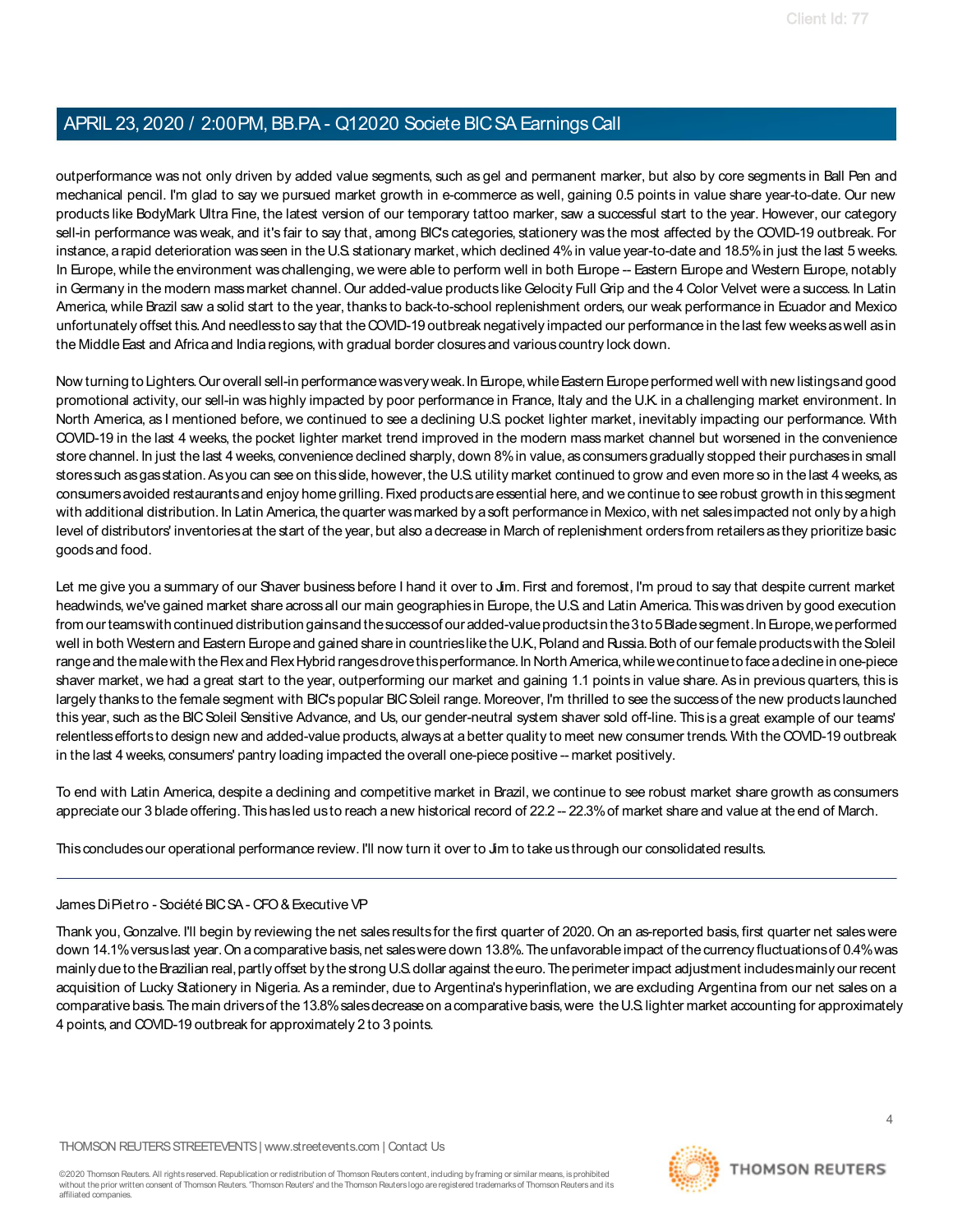On this slide, you can see the key elements of the summarized P&L. First quarter gross profit margin came in at 51.1% compared to 50.9% for the first quarter of last year. First quarter normalized IFO margin -- I'm sorry, first quarter normalized IFO was EUR25.3 million compared to EUR54.6 million last year, with a normalized IFO margin of 7.1% versus 13.1% in 2019.

Now reviewing the margin versus last year. The stabilization of first quarter grossmargin was driven by favorable FX and a decrease in raw material costs.Thisispartially offset by negativefixed cost absorption and unfavorablesalesmix.Wealso had an increasein brand support.Thefirst quarter IFO margin was negatively impacted by OpEx and other expenses resulting from the decline in net sales and the costs related to the new implementation of the new organization.

Slide 10 shows normalized IFO to net income for the first quarter of 2020. The first quarter income before tax was EUR34.8 million compared to EUR 55.4 million in the first quarter of last year. Net finance revenue was positive EUR 11.8 million compared to a positive of EUR 0.8 million in the first quarter of 2019. The increase is explained by 2020 higher favorable impact of the fair value adjustments to financial assets denominated in the U.S. dollar versus the Brazilian real and the Mexican peso. The first quarter net income group share was EUR25 million as reported compared to EUR39.3 million in the first quarter of 2019. Normalized net income group share was EUR26.9 million compared to EUR40.1 million last year. And the effective tax rate for thisquarter was 28%. EPSgroup share was EUR0.56 compared to EUR0.87 in the first quarter of 2019. And normalized EPS group share decreased 32.6% and to EUR 0.60 compared to EUR 0.89 last year.

On this slide, we see the main elements of working capital. Inventories amounted to EUR499 million and accounts receivable at EUR472 million. Trade and other payables were EUR145.2 million. The inventory in days increased in March of 2020, mainly due to the first quarter net sales decline.

Slide 12 summarizes the evolution of our net cash position between December 2019 and March of 2020. Net cash from operating activities was EUR34.9 million, including EUR22.7 million in operating cash flow. Net cash was also impacted by investments in CapEx, as we invested EUR15.9 million in the first quarter. We bought back EUR7.4 million of shares year-to-date. Our net cash position at the end of the first quarter in 2020 remained solid at EUR143.2 million. As we prepare to the second quarter and the beginning of the third quarter seasonal low cash levels, and in order to strengthen our post-crisis financing capabilities, we are working on setting up additional credit lines with our banking partners.

This ends the review of our first quarter consolidated results, and I'll give the floor back to Gonzalve.

#### Gonzalve Bich - Société BIC SA - CEO & Director

Thank you, Jm. Let me conclude briefly with our priorities for the balance of the year before turning to the Q&A session. Of course, our main priority remainsto continue securing the health and safety of our team members now and through the different levels and stages of deconfinement around the world. While I think we all wish for better days, as an organization, we are determined to stay at our best through deconfinement, and remain focused on the business, whether remote, in officesor on the front lines.Everywhere, we will continue to serve our customersthe best we can to ensure the availability of BICproducts, especially during the back-to-school season. In Europe, North America and Mexico, our teams are already fully engaged and focused on this key milestone despite the volatility of the business environment. As I mentioned already, we will continue to manage our working capital and CapEx proactively. We will also continue to execute our transformation plan, BIC 2022 Invent the Future.

With the further escalation of the crisis in April and the uncertainties on the dates and pace of the deconfinement measures, we expect a substantial decrease in net sales during the second quarter. However, while some of our team members are focusing on navigating through today's headwinds, others are already preparing for the post-crisis period, working on new products and business developments that will reshape and strengthen our company, paving the way for future growth.

This concludes our first quarter results conference call, and we are now ready to answer your questions. Thank you.

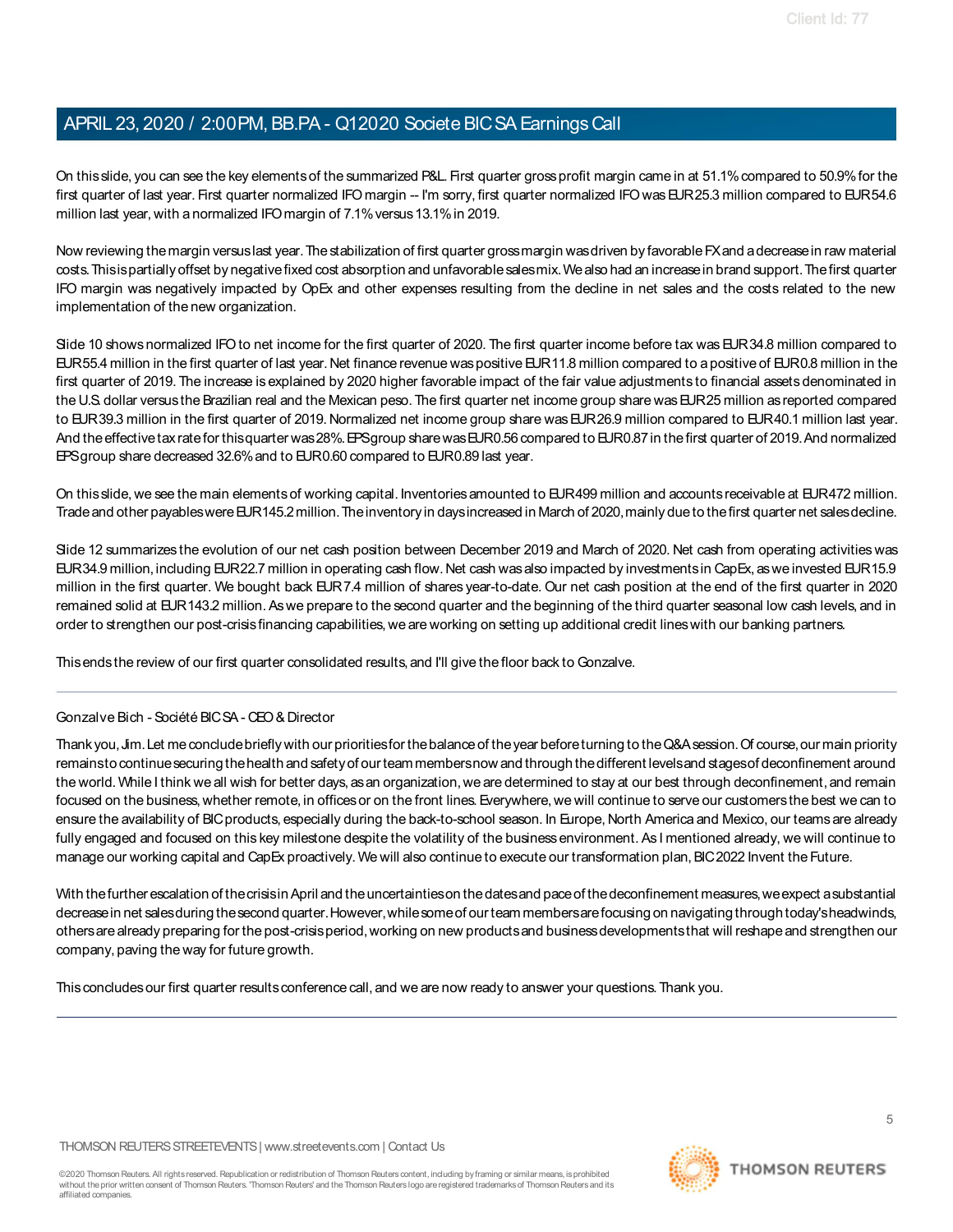# QUESTI ONS AND ANSWERS

### **Operator**

(Operator Instructions) We have questions submitted in the queue. Our first question comes from the line of Charles Scotti.

### Charles-Louis Scotti - Kepler Cheuvreux, Research Division - Research Analyst

I hope you are safe and healthy first. I've got a couple of questions. The first one, how do you explain such a drop in organic sales across the board even if we strip out the COVID-19 impact?Isit related to an issueon stocksthat are too high?And how long it could last?Second question on the operating costs. Can you give usan idea of the split between fixed and variable costs at the group level?And a follow-up on raw materials. Can you also remind us how much of your operating cost is related to oil derivatives?And if you have any hedging strategy in place right now?And when can we expect positive raw material tailwinds?And finally, can we expect a strong positive working capital inflow aswas the case in 2009 (sic) [2019]?

### Gonzalve Bich - Société BIC SA - CEO & Director

Charles, I hope you're well. Thank you for your questions. I'll talk to the first one, and then I'll let Jim answer some of the fixed and variable cost questions. I think we might need to ask you for some precision on your third part. Jim and I are kind of not clear. But let me take you through this. Our first quarter decrease of 13.8% on a comparative basis, as you mentioned, has 2 components, right? The weak core business trends and COVID. And COVID, as we mentioned in the points. On the core business, as I highlighted during my intro, we've gained market share despite these challenging markets, or maintained in some markets. And this is really solid execution, new product launches, like the Soleil Advanced product in the U.S. The declining U.S. pocket lighter market, down 6.5% in value at the end of March, and that has impacted our sales considerably. And we've talked about the U.S. lighter market quarter every quarter, and it's been extremely volatile for the past 2, even 3 years. Couple of -- last year, we were talking about vaping on these calls a lot. And although that's kind of come off the main wires, it's still a reality, and we're staying very close to market dynamics. Aswell, as I mentioned, convenience stores in this country, I can't give you the most updated number, but it's significant. The number of them are either completely closed, reduced hours or just seeing a lot less foot traffic, because as you can imagine, if people aren't driving back and forth to work as much as they were before, they're not stopping to pick up their lighter and essentials.

E-commerce, on the other hand, grew 12% in the first quarter, and in each of the 3 verticals of e-commerce, pure players, marketplaces and direct-to-consumer, we're seeing good progress. I think that e-commerce is going to come out a massive winner, not only for us, but for the market of this [COVID]. On a category-by-category perspective, definitely, Stationery is the hardest hit. We have back-to-school coming up in the Northern Hemisphere, and as I said, the teams are really working to make sure that we have what's in place to respond. We all hope that everything will be deconfined by then, and that schools should reopen as planned in either August, September, October, depending on where you are in the world. But that remains to be seen. The impact on some of the markets, I think, in the emerging countries has surprised everyone, both internally and externally when we think about the shutdowns that we've seen in Latin America, that's been very surprising in just how hard those shutdowns have been and the economies have ground to a halt. India was for 3 or 4 weeks, and we're starting to see some opening, as I mentioned, one of our plants reopened this morning, but we're a far way away from the Indian economy restarting the way it needs to.

Jim, fixed cost, variable cost?

### James DiPietro - Société BIC SA - CFO & Executive VP

So Charles, just to be clear, your question on fixed and variable is related to the cost of production on the manufacturing side?

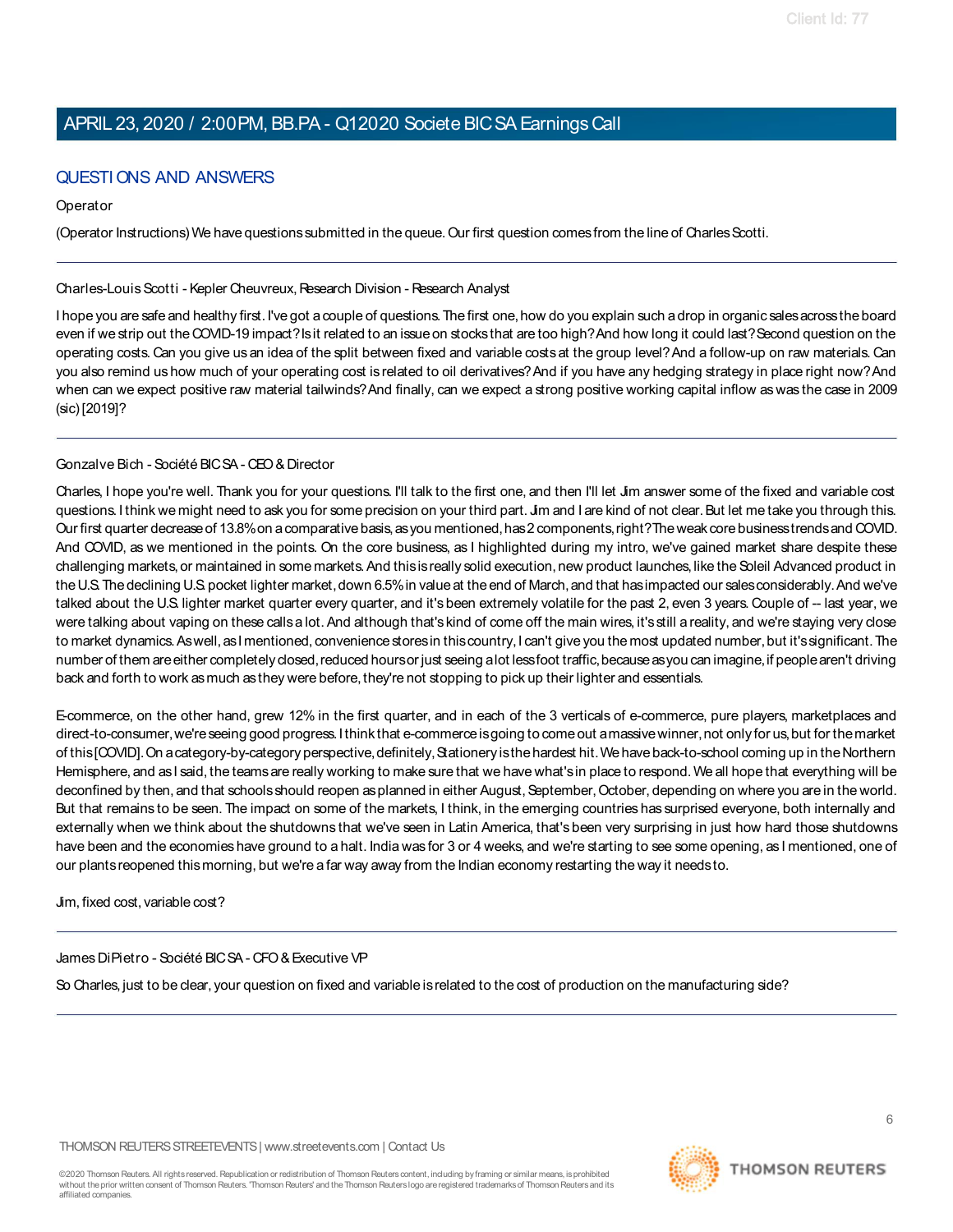Charles-Louis Scotti - Kepler Cheuvreux, Research Division - Research Analyst

Yes. More generally speaking, if we would take the amount between adjusted EBIT and sales, basically how much of that is variable? So would it be adjusted to lower sales? And how much is fixed?

James DiPietro - Société BIC SA - CFO & Executive VP

So to be clear, you're asking about total variable between manufacturing and OpEx?

Charles-Louis Scotti - Kepler Cheuvreux, Research Division - Research Analyst

Yes.

James DiPietro - Société BIC SA - CFO & Executive VP

Okay. Right. And then your following question after that was raw material costs related to oil prices?

Charles-Louis Scotti - Kepler Cheuvreux, Research Division - Research Analyst

Yes. Basically, if you can quantify how much of your COGS are related to oil derivatives? And if you have any hedging in place? So basically, when can we expect some positive raw materials impact?

#### James DiPietro - Société BIC SA - CFO & Executive VP

Okay. So on the operating cost and the fixed and the variable on the manufacturing side, it's -- at the group level, it's a little different category-by-category, but on average, the variable side isabout 70%. Now yes, we need to be alittle careful with the 70%, because that includes both direct labor and indirect labor, which doesn't necessarily be or is variable versus some other items, because you can't vary direct and support labor asquickly assome other expenses. So it's fixed around 30% variable, around 70% with 40% to 45% of that being roughly the average for raw materials.

On the operating side, the fixed is, I would say the fixed side of that is around 60%, to the variable of discretionary is closer to 40%.

On the raw material oil question, as we came into the year, we had forecasted a bit of an improvement in raw materials based on market trends as well as procurement initiatives. We're starting to see that. As well as to your question, I think we're also seeing, obviously, the impact of oil prices. While some of our plastics are not directly correlated, they do trend to move in that direction. So we do see both the procurement benefits as well as the market benefits being incurred. And when I say incurred, it means we're realizing it when we're purchasing. But as you've seen, we have a fair amount of stationery inventory as well as total inventory. So the P&L impact of that is when the product is produced and then products sold.

And then, I believe your last question was on working capital. Obviously, we're in unique times, the inventory on the working capital, inventory and receivables were at high levels. At the end of the first quarter, the working capital related to the receivable side, some of that's timing. That will offset itself in the second quarter. The inventories, obviously, will be impacted by sales, and then the sales that we see in the second quarter and third quarter, and then obviously, we'll have to manage both the inventory side as well as the production side for the balance of the year.

#### **Operator**

Our next question comes from the line of Nicolas Langlet.

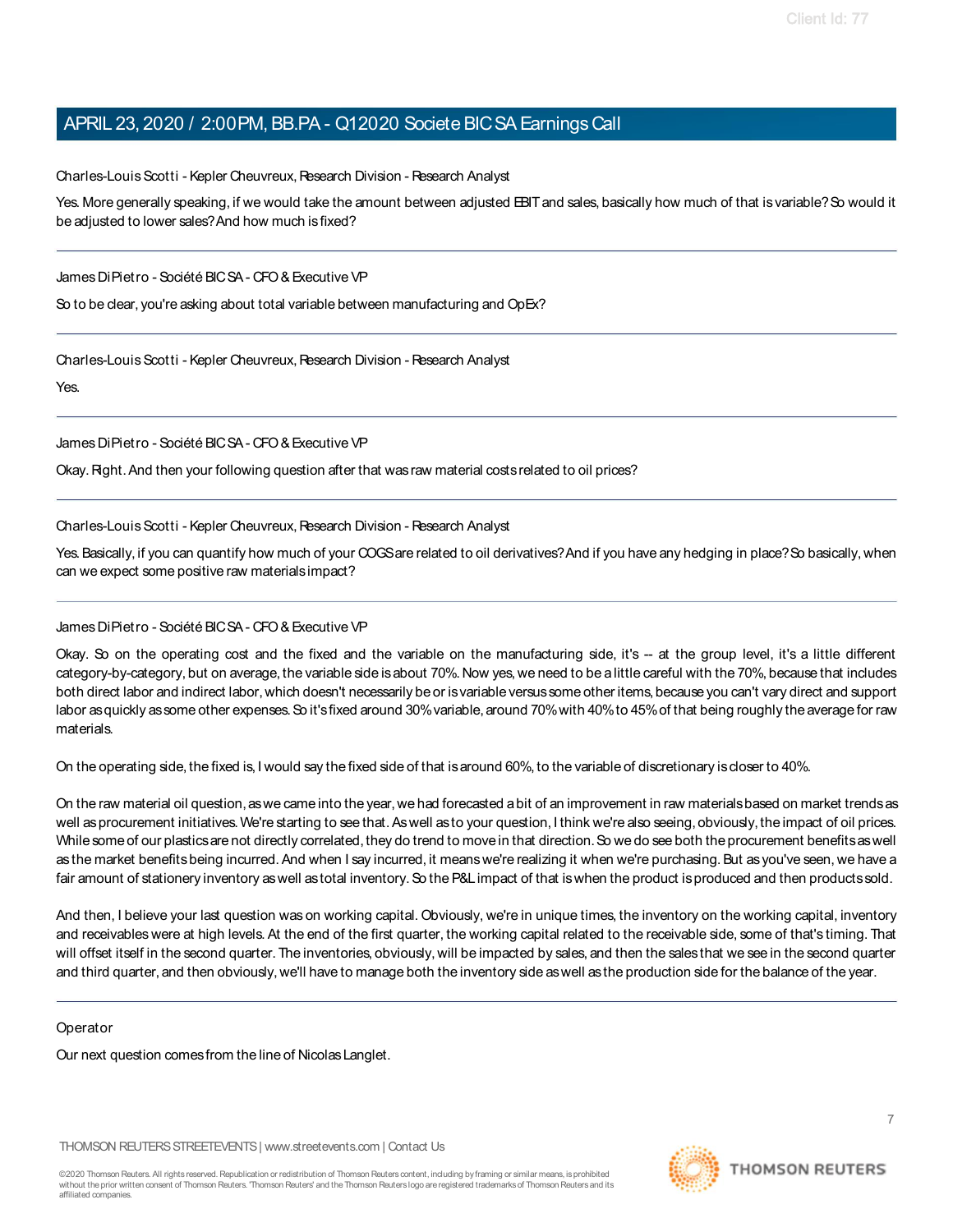#### Nicolas Langlet - Exane BNP Paribas, Research Division - Research Analyst

I've got 3 questions. The first one, how much of the Q1 '20 like-for-like decline if we exclude the COVID-19 impact would you consider asnonrecurring? Second question on Lightersin theU.S.It seemsthat your like-for-like wasdown at least 20%in Q1 compared to amarket down 6.5%, so it implies quite a significant destocking effect in Q1. Do you expect this destocking effect to normalize in Q2? Or you expect further impact? And secondly, on the U.S. Lighters, have you planned any price adjustment in the country thisyear?Third question on grossmargin.So it wasup 20 basispoints in Q1. What's the outlook for the coming quarters?I guess, FX and raw materials should remain supportive, but on the other hand, I guess we should expect some lower cost absorption? So if you can say what trend you expect for the coming quarters on the gross margin?

#### James DiPietro - Société BIC SA - CFO & Executive VP

Nicolas, can you just repeat your first question? We're just trying to separate first from the second?

#### Nicolas Langlet - Exane BNP Paribas, Research Division - Research Analyst

Yes. The first question is, of the, let's say, double-digit like-for-like sales decline, excluding COVID-19, how much of that is nonrecurring? So really related to specific one-time effect in certain countries -- or certain markets?

#### James DiPietro - Société BIC SA - CFO & Executive VP

Yes. It's-- I'm not sure if there's anything specific as far as nonrecurring. I think we've had some promotional activities in some regions in the first quarter.Some of that obviously wasplanned, some of that was reactive to the trendswe had seen.So I wouldn't say there'sa significant amount of items that we would say would be nonrecurring. I think what we had seen, as Gonzalve had mentioned, other than COVID-19, and we'll talk about Lighter in a second. We had -- it was a soft start for the year.

#### Gonzalve Bich - Société BIC SA - CEO & Director

I think I would -- so I totally agree with what Jim said. And I would build on that by saying, we knew it was called COVID-19 like, late-, mid-Feb, right? Because the first instances that we -- at least, internally, that we had, with Italy. That was the first kind of, oh my God moment, and that was the last week of Feb, even maybe the third week of Feb, which, when we take the 12 weeks of the 13 weeks of Q1, already half of it is pure, and then the beginning half of it. I don't know how to tackle your qualification of nonreoccurring. I think when history writes itself in a few quarters or years, it would be really hard to separate stuff out. But Nicolas, the thing that I think about when we talk about COVID is how we respond to it as a company, right? And so the first few months, so let's call it, March, April, maybe May, depending on how things go, I'm not quite asconfident in all thisdeconfinement 1st of May stuff, it'sreally about reacting to the crisis. We're ensuring the safety of our teams. We're managing cash. We're avoiding all unnecessary costs because, frankly, from one day to the next, you don't know what announcement is going to be made by state A or stateB.You don't know how consumersarereacting.It seemsalong timeago,but if weall roll backtheclocknot 5weeksago,somepeopleweren't sure whether they should be going to work, going to the store, how they should be living their lives. And that's -- so it's really about reacting, ensuring business continuity and focusing on supply chain integrity and then supporting retail.

Then probably Q2, Q3, it'sgoing to be about resuming businessactivities,ramping up into growth segments, preparing for fluctuating recovery, because at the end of the day, I don't think it's going to be a linear recovery. I'm not going to get into the debate of whether it's-- so I think we can all agree, it'snot a V. But isit U?Isit an L?Isit a squiggly line?Nobody knows. Our responsibility isto make sure that we're adequately prepared to react, but that we've also measured the downside, right?So I talked about trimming CapEx by 20%, really focusing on inventory, maintaining cash, making sure that spending iswhere it is.And one of the thingsthat we've done isreally focused on digital advertising and promotion. We're not doing a lot of the traditional off-line stuff.But we also need to balance that building of resilience with looking at future opportunities, and I think there are going to be a lot. But this is -- the response to COVID is going to come over a long time.

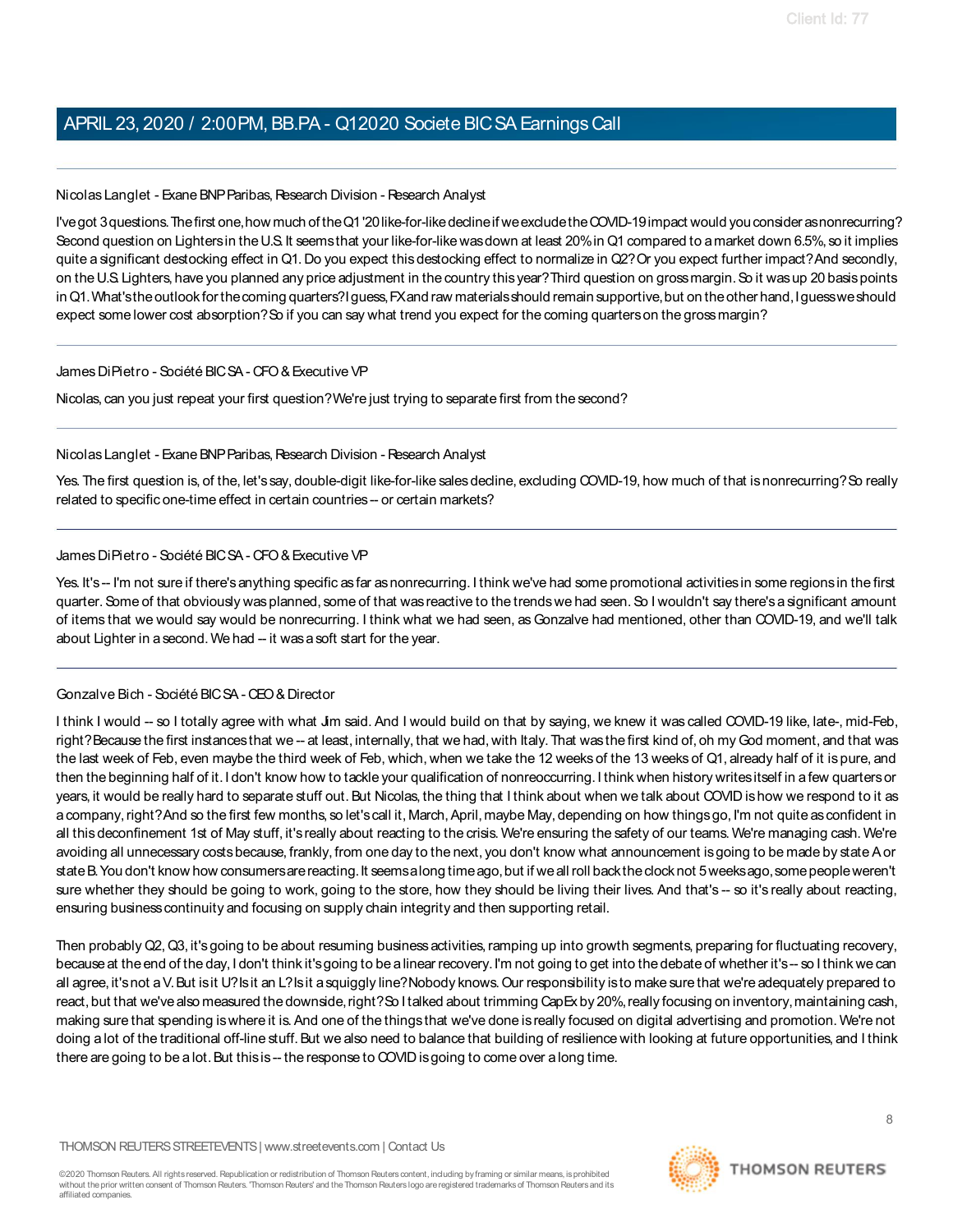Lighter in the U.S., destocking? Yes. I mean, the math that you laid out, approximately there. I'm sure we could argue a little bit to the left, a little bit to the right.

Q2, is it going to normalize?I can't tell. Nobody knows when the stores are going to reopen. Today, I think the number that the French team gave me, Monday, was 40% of tobacconists in the Greater Parisarea are closed even when they could be open. But most of them are seeing such declines in foot traffic. We don't know what April is going to look like much less May, but we're continuing to gain share. So it's kind of that make sure that you're reacting, building distribution, BIC seen, BIC sold and focusing on the quality of sellout and gaining market share and making sure that the inventory levels of our customersare what they should be. Now I'm not going to tell you what's in the press. We all read it together. Today, customers large and small from Amazon and Walmart down to our small stores are rationalizing, and they're also making choices on what they want to focus on, hygiene and health, food, perishable versus nonperishable. So I can't tell you Q2, but it's something that we're staying extremely focused on.

#### Nicolas Langlet - Exane BNP Paribas, Research Division - Research Analyst

Okay.And do you have some visibility in termsof the level of inventoriesat retailer level at the moment?Would you consider them aspretty high compared to the recent demand drop?

#### Gonzalve Bich - Société BIC SA - CEO & Director

No. I don't consider them high. The visibility that we have is deteriorated versus the past. Because let's face it, when you call your it, your friendly neighborhood retailer right now and you say, "What's your level of inventory?" I'm going to be polite and say that you're not at the top of this priority list to give you an answer. They're trying to keep stores open. They're trying to make sure that their employees and their customers are safe as part of the shopping experience. I don't know if you guys saw, but like, there's been tests of like disinfected passes like in airports at the entry of some retailers. The shopping experience 12 months from now, could be -- it could go back to what it was before, it could be massively different forever. So that's what retailers are really focused on, and we're focused on making sure that they have all the available products they need in the right packaging formats and so on and so forth, which, as you can imagine, with our SKU count, is sometimes a bit of a challenge. And something, frankly, I think this is an opportunity for us to work on as a business as well.

To your question about price increase, yes, we will be taking a price increase in the middle of the year here in the U.S. on selected SKUs. If I talk a bit about the price increase strategy that we've had for years, we take price adjustments on a regular cadence basis that we work through with our retail partners. We don't do it in all channels on all SKUs at all times, but we will be taking a price increase at the half year here in the U.S. And then there was a fourth?

#### James DiPietro - Société BIC SA - CFO & Executive VP

Yes, Nicolas, your last question was on gross margin for the year to go. Obviously, it's going to be difficult to forecast that. When we came into the year, we were seeing stabilization of GP primarily around raw materials. We have seen that to be a bit better than a year ago. The wild card, if you will, is going to be absorption depending on sales trends, and that becomes, I think, a bigger variable right now. I think material costs, as I -- as we talked about Charles' question earlier, we're starting to see favorability in some plastic pricing. So as we buy materials, that is a lower cost now. The bigger question isgoing to be working through the inventory levelswe have and then the balance of the year production. So I think we still see raw materials being favorable this year. We currently have the favorability of some FX, but the big variable is going to be production levels and the impact on absorption. So it's going to be difficult to say what the range of margin would be, but the variable as we expected coming into the year, but more so now, is production and absorption.

#### Nicolas Langlet - Exane BNP Paribas, Research Division - Research Analyst

Okay. And if we look only at raw material and FX, and which I guess you already have some visibility, how much basis point you could support? Only those 2? And then I can understand you can't really comment on the under absorption cost, because it will depend on the rate.

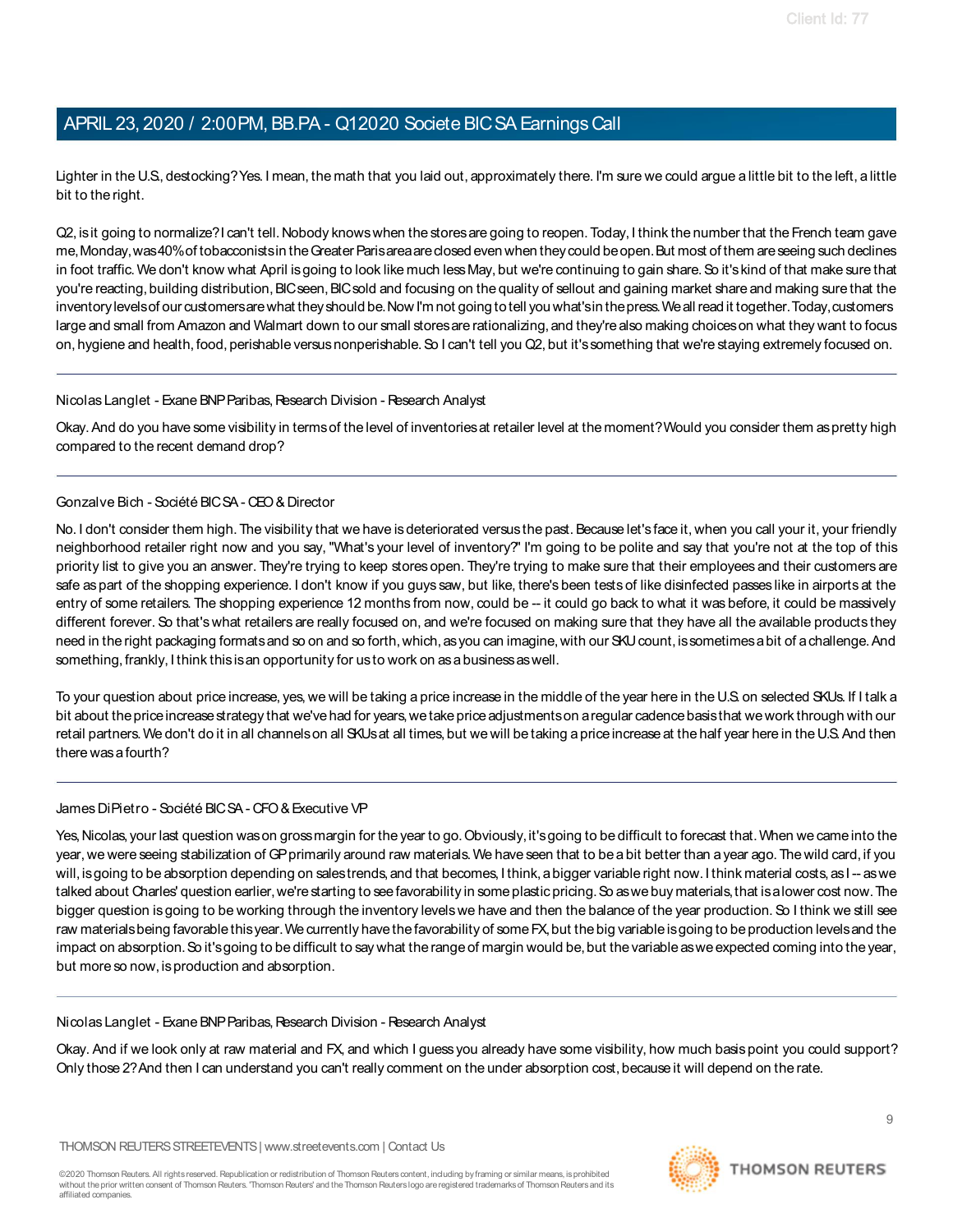#### James DiPietro - Société BIC SA - CFO & Executive VP

And the reason that's going to be difficult, Nicolas, to answer is basically the fact of when you buy the material, doesn't necessarily mean that's when the favorability ishitting the P&L, because the favorability of the material needs to be built into the production, and then that production needsto be sold. So either we'll see a bit of that favorability impacting the second half of the year, where if sales and inventory levels remain such that some of that moves into 2021, that's really what we're going to be evaluating on the sales level and then the cost of production for the second half of '20, and then what the first half of '21 looks like.

#### Nicolas Langlet - Exane BNP Paribas, Research Division - Research Analyst

Okay.Okay.And maybe just to come back on the first question.So if there isno nonrecurring item in your Q1 like-for-like and given theCOVID-19 impact will be bigger in Q2, it means the like-for-like in Q2 will be lower than in Q1, this is your message?

Gonzalve Bich - Société BIC SA - CEO & Director

I think that you summed it up adequately, Nicolas.

Operator

Our next question comes from the line of Steve Levy.

#### Steve Levy - MainFirst Bank AG, Research Division - Analyst

Good afternoon, everyone. I hope you are safe. I have 3 questions, if I may. The first one is, do you see a rise in default within your clients in Q1? And do you -- should we expect some default in Q2 with the COVID-19 crisis? Second question is, can you give us a bit of visibility on back-to-school orders,usually in thepast in order to do you evaluatewhen ordersaredoneby your retailer?And if theywould be--Imean,at adesk to giveorder? And the third question, I'm sorry, about my line was crappy. Can you repeat the reason why financial cost is-- well, financial revenue is at EUR11.8 million, please?

#### James DiPietro - Société BIC SA - CFO & Executive VP

So Steve, the first question on default from customer payments. So far, we have not experienced anything in the first quarter. But I think as you raised the question, obviously, it's something we've been very much concerned about and managing quite actively on a daily basiswith each of the business teamsworking back with customers following the aging of receivables. I think, to your point, there could be some retailers in some regions, probably the smaller or weaker ones that could have trouble coming out of this. But again, that's what we are managing with the teams on a daily basis. But so far, through the first quarter, no, we have not had any significant impact.

#### Gonzalve Bich - Société BIC SA - CEO & Director

To your second question, Steve, you're right. When we start talking about the back-to-school for 2020, we started to talk about that sometime in September of 2019, and the plans had been in place prior to COVID. Aswe've worked through this, the teams have stayed extremely close to all our customers, making sure that we're confirming order aswell as shipment dates. If anything, some of the customersare thinking about timing of their back-to-school being potentially alittle bit earlier than in yearspast.But at thispoint, given that we don't know when deconfinement will happen, we don't know how store times and openings will be. It's a little bit too early for me to give you any numbers, but I think that if we look at our first quarter results and continuing to gain market share, the relevance of the company and our ability to really drive that value message with

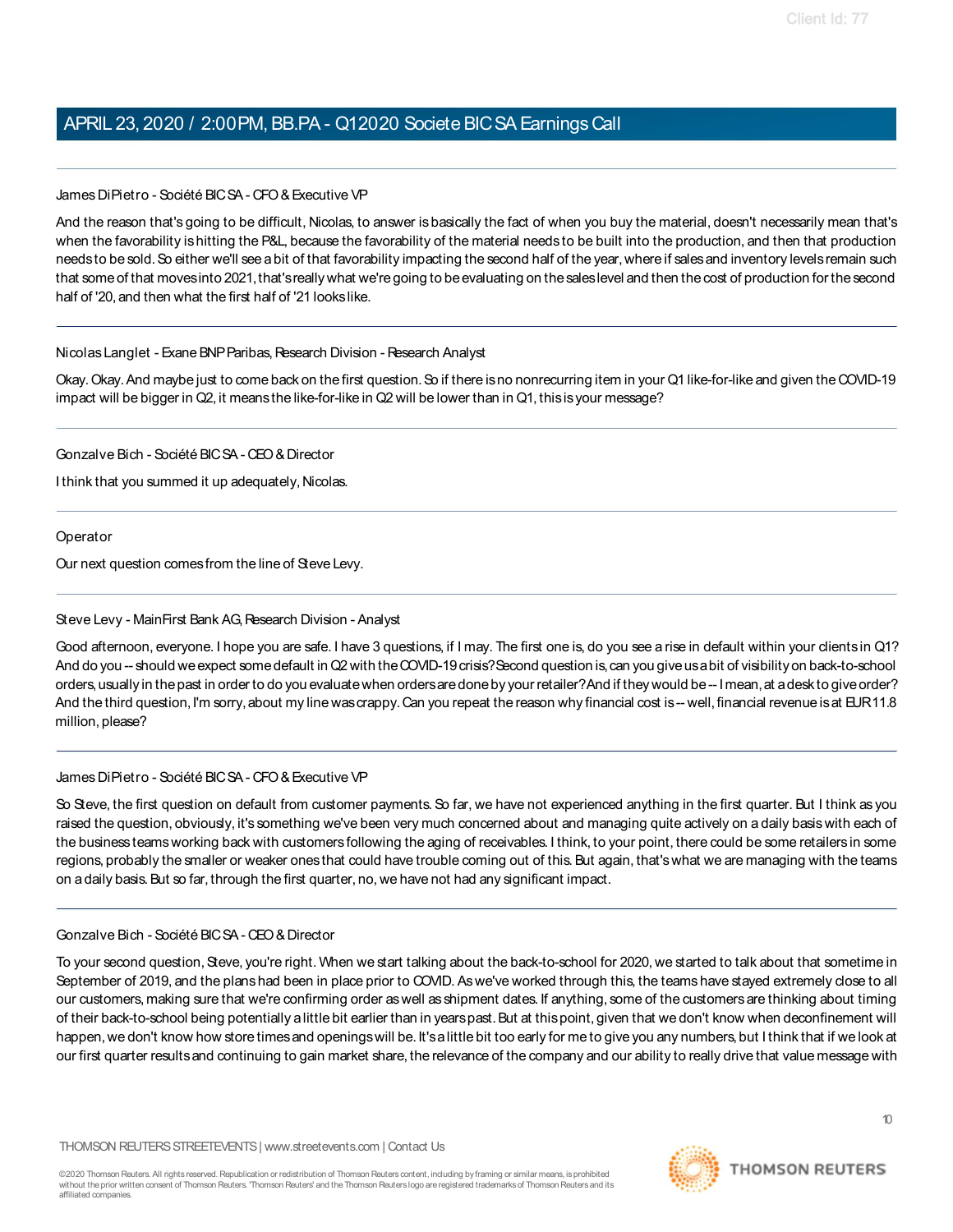consumers as we have in past years and in past crises, frankly, I think that this could be an opportunity for us to continue to gain share in the upcoming back-to-school. But it's too early comment in numbers on back-to-school.

#### James DiPietro - Société BIC SA - CFO & Executive VP

And then your last question was the finance revenue. What we see this year is really coming out of Brazil and Mexico, both on the U.S. dollar-denominated accounts and the revaluation of those based on the currencies, and that's what's really driving that change versus a year ago is the favorability of the revaluation and the fair value of that U.S.-denominated account. And it's roughly split 50-50 between Brazil and Mexico.

#### **Operator**

All right. We have another question. Our next question comes from the line of Marie Fort.

#### Marie-Line Fort - Societe Generale Cross Asset Research - Equity Analyst

I've got one question about your unallocated coststhat you're now reporting.What istheinclination of the strong rise during Q1?And isthiswhy this has to be escalated over the full year?I've got some questions about your Lighter market, I'm sorry. You reported minus roughly 15% on a like-for-like basis. Could you tell uswhat isthe split between the COVID and the underlying decline in the market?And also, could you tell us, are the -- what represent the utility lighter in Europe and in U.S.? And what is the upside for this segment in the U.S.?

#### James DiPietro - Société BIC SA - CFO & Executive VP

So let me start on the unallocated costs. As we've said, with the new organization, what we are looking at in the new structure. Some of the cost, be it more central and non-category related, we're treating those as "unallocated" cost. So with the new structure, obviously, as we've said coming into the year, and we've seen a bit in the first quarter, is a higher investment in the new organization. That explains the difference between this year'sunallocated cost than last year isreally the building up of that new organization. Last year, what we tried to do isnormalize the numbersa bit, so the full organization wasn't in place last year. And that's why as we came into the year, we said the new organization was going to be increasing the OpEx level, and that's what we had seen, and you see it here in the unallocated cost is really the standing up of the new structure.

#### Gonzalve Bich - Société BIC SA - CEO & Director

To your question about U.S. Lighter, like I said, the pocket lighter market is down 6.7% in volume and 6.5% in value. And the unfavorable impact on our results in the quarter, we estimated around 4 points. I don't think it's possible for us to really give you very precise information on the split between COVID and the market, so I'm not sure I'm going to try. But as we move forward, our goal is to really make sure that we're gaining share in the U.S. pocket lighter market.

In utility,weoutperformed theutilitymarket,which wasup 10.6%.Wegained5.3pointsin value,driven byalot of the--someadditional distribution that we'll continue to capitalize on for the full year. I wasn't quite sure what your question was about the European utility lighter market, but it's very small in comparison to the U.S. business. It's something we still need to educate consumers about and build over time.

#### Marie-Line Fort - Societe Generale Cross Asset Research - Equity Analyst

It was just to know how much does it represent in Europe, for instance? And how much does it represent in the U.S. lighter market size?

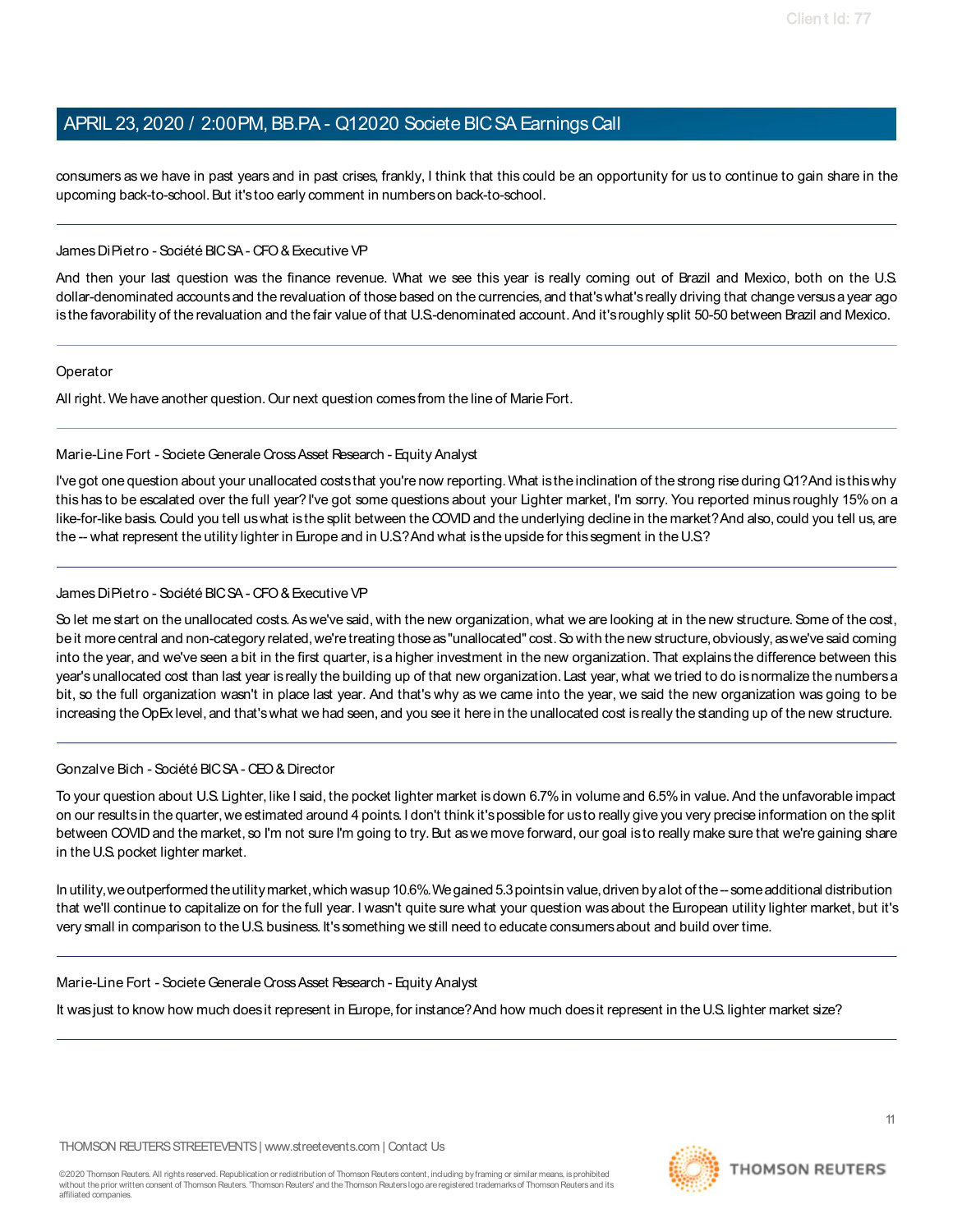#### Gonzalve Bich - Société BIC SA - CEO & Director

Yes. Here, it's about 10%. In Europe, it's not material. So we're working on that.

#### **Operator**

All right. We have one final question in the queue. (Operator Instructions) Our final question comes from the line of Christophe Chaput.

#### Christophe Chaput - ODDO BHF Corporate & Markets, Research Division - Analyst

I have one question on currency, because, obviously, the Brazilian real depreciated sharply in Q1.So for the moment, it'snot meaningful in your figure. But can we have the sensitivity for the balance of the year, which means that, obviously, it will have a conversion effect, so we got more or less the number. But what kind of impact could it have on the operational profit margin relative to sales? So let's imagine the currency depreciated by 10%, what is the impact on operating profit margin?

#### James DiPietro - Société BIC SA - CFO & Executive VP

Yes. And Christophe, there's a couple of things. And Ithink what we've said historically on Brazil and Mexico, roughly a 5% movement in the currency, asyou would see, I would say, income before tax moving between 0.5 point to a full point. And that's probably more so, to your point, on the overall translation side.

On Mexico and Brazil, from aflow standpoint, we have alot of -- we're pretty close to being naturally hedged in both, so you do see some timing as well that would offset. But from a translation impact, I would say, between 0.5 point to a full point.

#### **Operator**

There are no final questions in the queue. So I'll hand you back over to your host.

#### Sophie Palliez-Capian

Okay.Thank you.Thank you,everyone.So if there'sno more question,we will end the call here.Just asaquick reminder,our AGM thisyear will be hold closed door on the 20th of May. But shareholderswill be able to ask questions via an e-mail until May 14. So we encourage shareholders to ask questions through this e-mail, All the information are on our website.

In the meantime, we remain at your disposal for any follow-up questions. Thank you.

James Di Pietro - Société BIC SA - CFO & Executive VP

Thank you.

Gonzalve Bich - SociétéBIC SA - CEO & Director

Thank you.